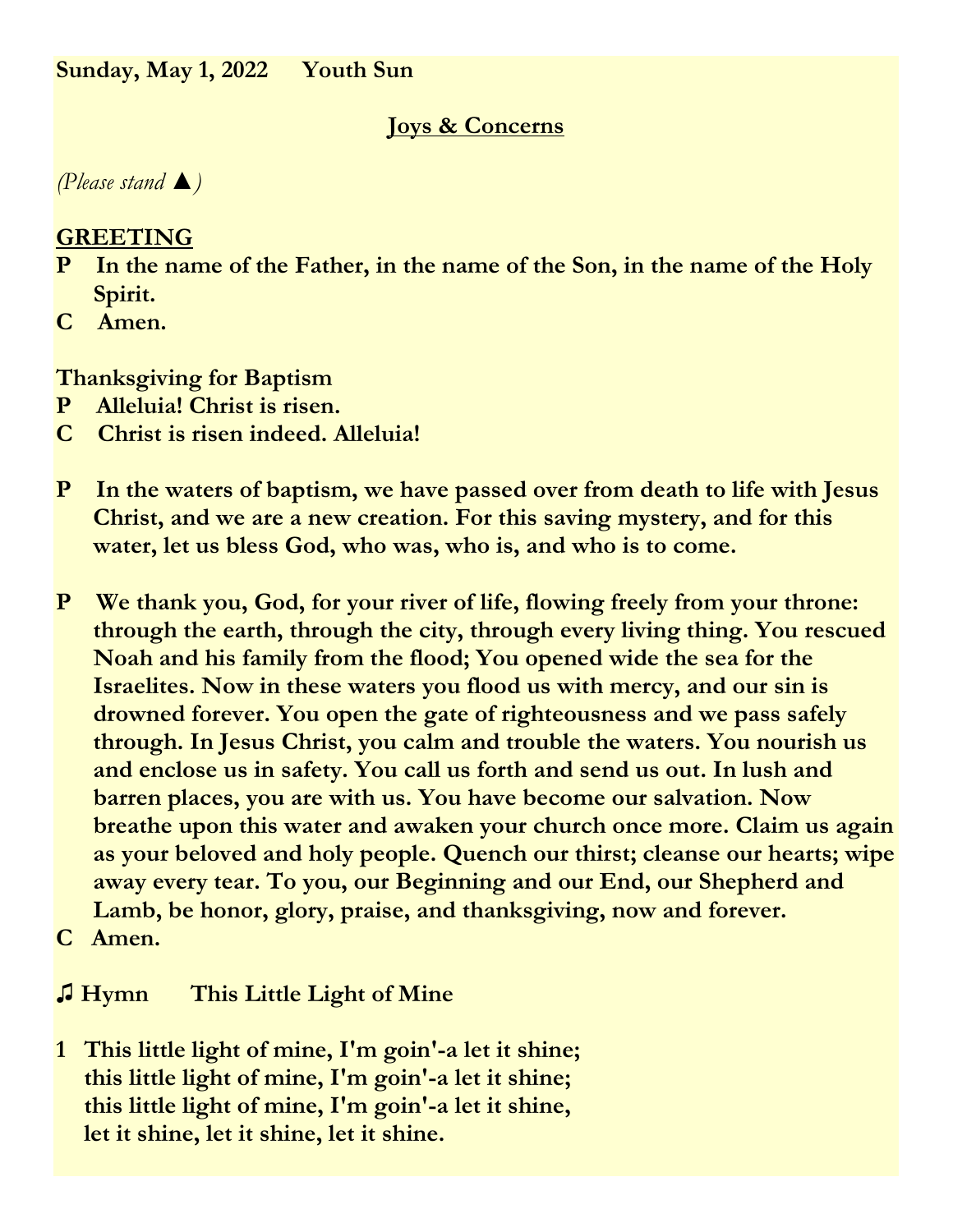- **2 Ev'rywhere I go, I'm goin'-a let it shine; ev'rywhere I go, I'm goin'-a let it shine; ev'rywhere I go, I'm goin'-a let it shine, let it shine, let it shine, let it shine.**
- **3 Jesus gave it to me, I'm goin'-a let it shine; Jesus gave it to me, I'm goin'-a let it shine; Jesus gave it to me, I'm goin'-a let it shine, let it shine, let it shine, let it shine.**

#### **Prayer of the Day**

**Eternal and all-merciful God, with all the angels and all the saints we laud your majesty and might. By the resurrection of your Son, show yourself to us and inspire us to follow Jesus Christ, our Savior and Lord, who lives and reigns with you and the Holy Spirit, one God, now and forever. Amen.**

#### **The Word of God**

#### *Acts 9:1-20*

**Saul, still breathing threats and murder against the disciples of the Lord, went to the high priest and asked him for letters to the synagogues at Damascus, so that if he found any who belonged to the Way, men or women, he might bring them bound to Jerusalem. Now as he was going along and approaching Damascus, suddenly a light from heaven flashed around him. He fell to the ground and heard a voice saying to him, "Saul, Saul, why do you persecute me?" He asked, "Who are you, Lord?" The reply came, "I am Jesus, whom you are persecuting. But get up and enter the city, and you will be told what you are to do." The men who were traveling with him stood speechless because they heard the voice but saw no one. Saul got up from the ground, and though his eyes were open, he could see nothing; so they led him by the hand and brought him into Damascus. For three days he was without sight, and neither ate nor drank. Now there was a disciple in Damascus named Ananias. The Lord said to him in a vision, "Ananias." He answered, "Here I am, Lord." The Lord said to him, "Get up and go to the street called Straight, and at the house of Judas look for a man of Tarsus named Saul. At this moment he is praying, and he has seen in a vision a man named Ananias come in and lay his hands on him so that he might regain his sight." But Ananias answered, "Lord, I have heard from many about this man, how much evil he has done to your saints in Jerusalem; and**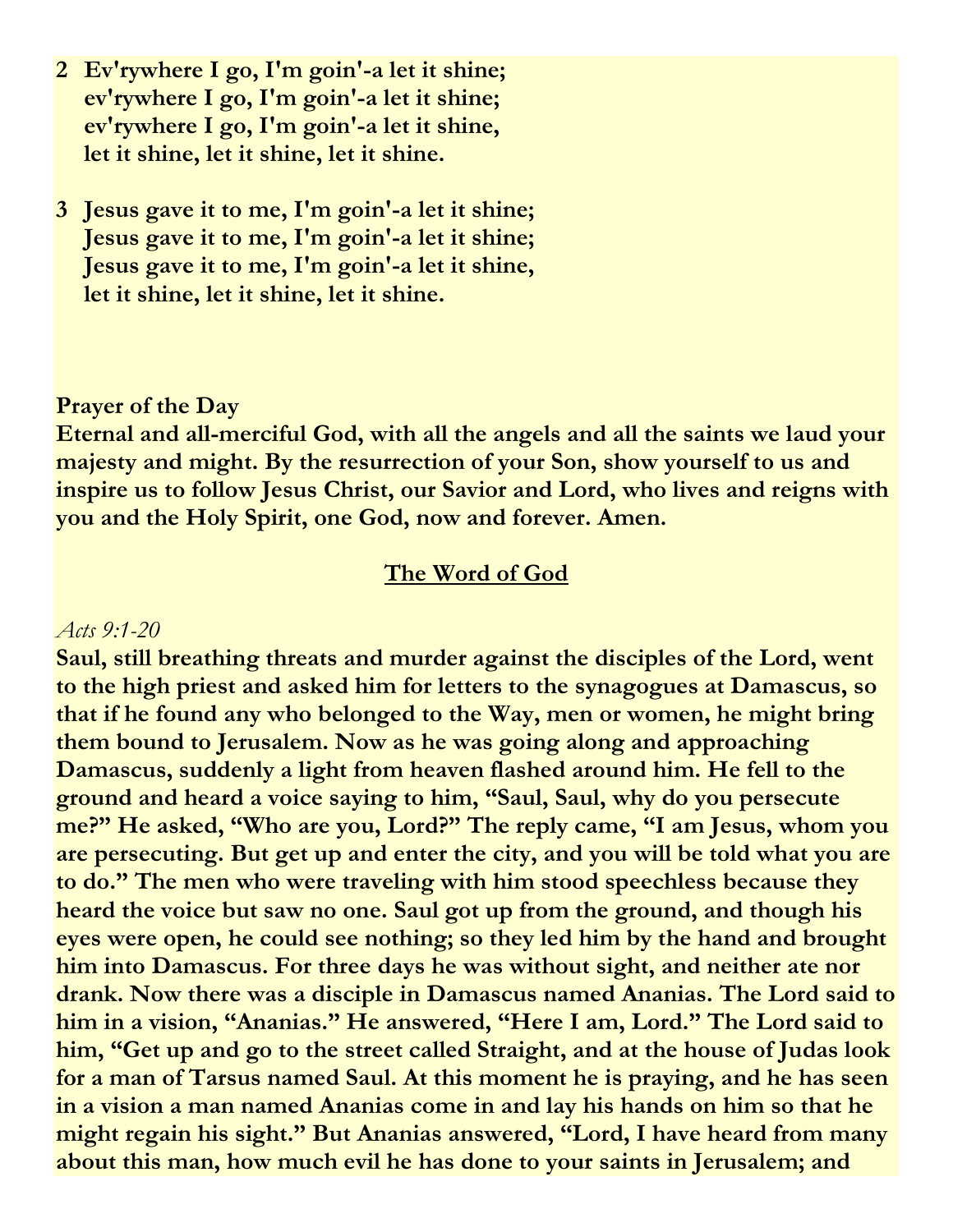**here he has authority from the chief priests to bind all who invoke your name." But the Lord said to him, "Go, for he is an instrument whom I have chosen to bring my name before Gentiles and kings and before the people of Israel; I myself will show him how much he must suffer for the sake of my name." So Ananias went and entered the house. He laid his hands on Saul and said, "Brother Saul, the Lord Jesus, who appeared to you on your way here, has sent me so that you may regain your sight and be filled with the Holy Spirit." And immediately something like scales fell from his eyes, and his sight was restored. Then he got up and was baptized, and after taking some food, he regained his strength. For several days he was with the disciples in Damascus, and immediately he began to proclaim Jesus in the synagogues, saying, "He is the Son of God." The Word of the Lord. C Thanks be to God.**

#### *Psalm 30*

**I will exalt you, O LORD, because you have lifted me up and have not let my enemies triumph over me. O LORD my God, I cried out to you, and you restored me to health.**

**You brought me up, O LORD, from the dead; you restored my life as I was going down to the grave. Sing praise to the LORD, all you faithful; give thanks in holy remembrance. You have turned my wailing into dancing.**

**God's wrath is short; God's favor lasts a lifetime. Weeping spends the night, but joy comes in the morning. While I felt secure, I said, "I shall never be disturbed.**

**You, LORD, with your favor, made me as strong as the mountains." Then you hid your face, and I was filled with fear. I cried to you, O LORD; I pleaded with my Lord, saying,**

**"What profit is there in my blood, if I go down to the pit? Will the dust praise you or declare your faithfulness? Hear, O LORD, and have mercy upon me; O LORD, be my helper." You have turned my wailing into dancing.**

**You have turned my wailing into dancing; you have put off my sackcloth and clothed me with joy. Therefore my heart sings to you without ceasing;**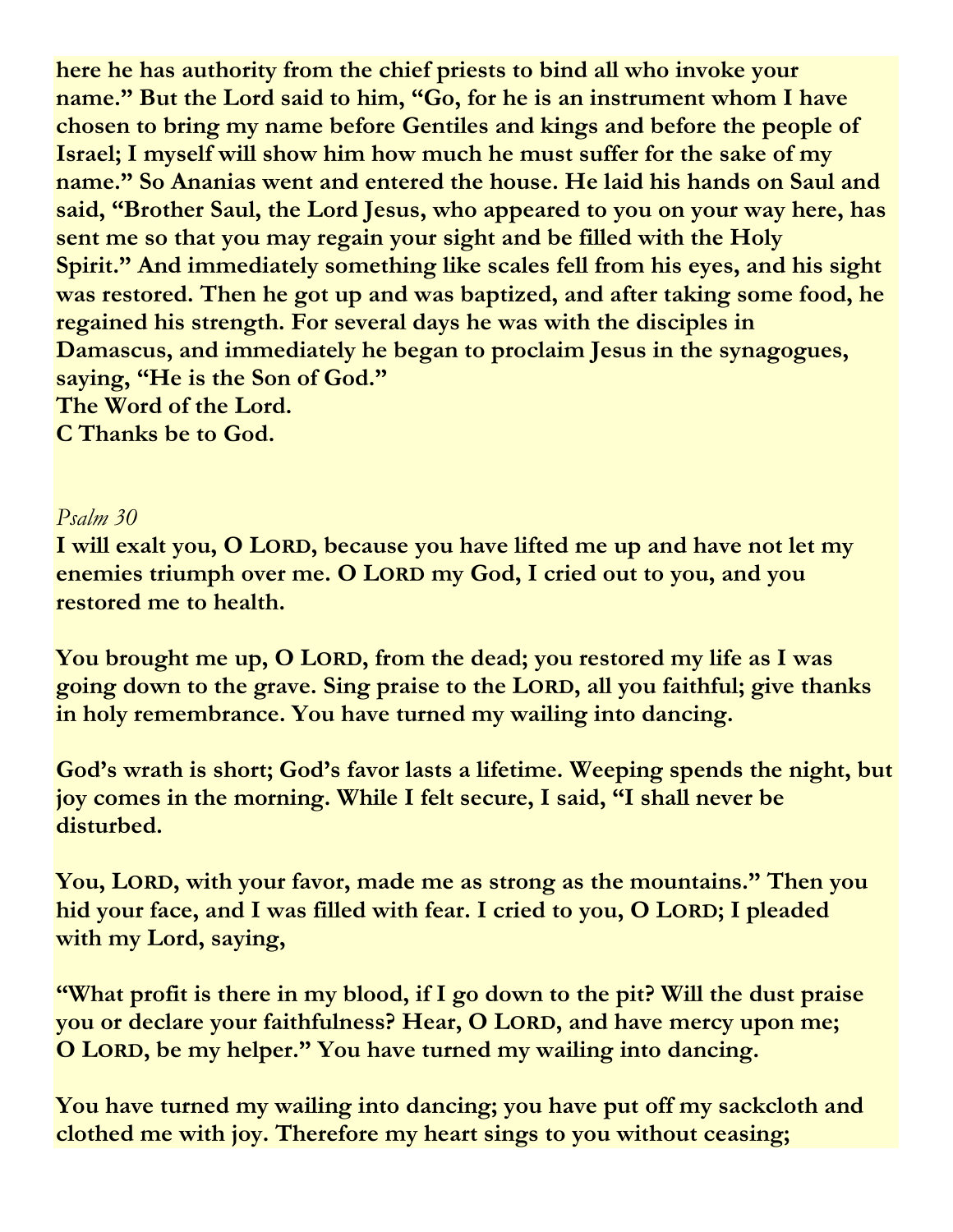**O LORD my God, I will give you thanks forever. You have turned my wailing into dancing.**

#### *Revelation 5:11-14*

**Then I looked, and I heard the voice of many angels surrounding the throne and the living creatures and the elders; they numbered myriads of myriads and thousands of thousands, singing with full voice, "Worthy is the Lamb that was slaughtered to receive power and wealth and wisdom and might and honor and glory and blessing!" Then I heard every creature in heaven and on earth and under the earth and in the sea, and all that is in them, singing, "To the one seated on the throne and to the Lamb be blessing and honor and glory and might forever and ever!" And the four living creatures said, "Amen!" And the elders fell down and worshiped. The Word of the Lord.**

**C Thanks be to God.** 

*(▲Please stand )*

#### **♫ THE GOSPEL ACCLAMATION** *ELW page 142*

**♫ Alleluia. Lord, to whom shall we go? ♫ You have the words of eternal life. Alleluia. Alleluia**

The Holy Gospel is Announced

#### **C Glory to you, O Lord**

# *John 21:1-19*

**After [he appeared to his followers in Jerusalem,] Jesus showed himself again to the disciples by the Sea of Tiberias; and he showed himself in this way. Gathered there together were Simon Peter, Thomas called the Twin, Nathanael of Cana in Galilee, the sons of Zebedee, and two others of his disciples. Simon Peter said to them, "I am going fishing." They said to him, "We will go with you." They went out and got into the boat, but that night they caught nothing. Just after daybreak, Jesus stood on the beach; but the disciples did not know that it was Jesus. Jesus said to them, "Children, you have no fish, have you?" They answered him, "No." He said to them, "Cast the net to the right side of the boat, and you will find some." So they cast it, and now they were not able to haul it in because there were so many fish. That disciple whom Jesus loved said to Peter, "It is the Lord!" When Simon Peter heard that it was the Lord, he put on some clothes, for he was naked, and jumped into the**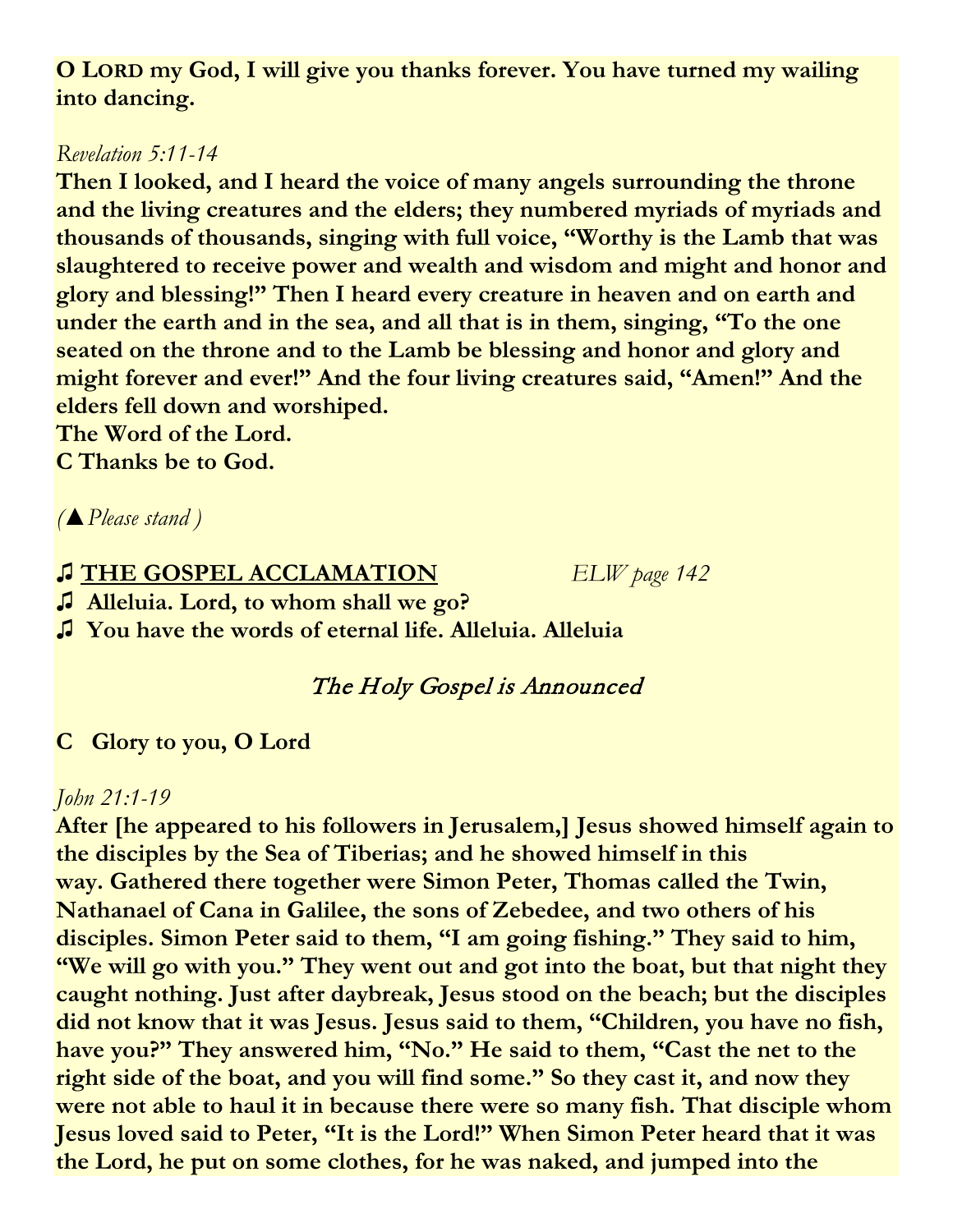**sea. But the other disciples came in the boat, dragging the net full of fish, for they were not far from the land, only about a hundred yards off. When they had gone ashore, they saw a charcoal fire there, with fish on it, and bread. Jesus said to them, "Bring some of the fish that you have just caught." So Simon Peter went aboard and hauled the net ashore, full of large fish, a hundred fifty-three of them; and though there were so many, the net was not torn. Jesus said to them, "Come and have breakfast." Now none of the disciples dared to ask him, "Who are you?" because they knew it was the Lord. Jesus came and took the bread and gave it to them, and did the same with the fish. This was now the third time that Jesus appeared to the disciples after he was raised from the dead. When they had finished breakfast, Jesus said to Simon Peter, "Simon son of John, do you love me more than these?" He said to him, "Yes, Lord; you know that I love you." Jesus said to him, "Feed my lambs." A second time he said to him, "Simon son of John, do you love me?" He said to him, "Yes, Lord; you know that I love you." Jesus said to him, "Tend my sheep." He said to him the third time, "Simon son of John, do you love me?" Peter felt hurt because he said to him the third time, "Do you love me?" And he said to him, "Lord, you know everything; you know that I love you." Jesus said to him, "Feed my sheep. Very truly, I tell you, when you were younger, you used to fasten your own belt and to go wherever you wished. But when you grow old, you will stretch out your hands, and someone else will fasten a belt around you and take you where you do not wish to go." (He said this to indicate the kind of death by which he would glorify God.) After this he said to him, "Follow me."**

**C Glory to you, O Christ.** *(Please be seated ▼)*

#### **SKITS Little Bit & Hello God**

*(Please stand ▲)*

#### **♫ Hymn Lean on Me**

**Sometimes in our lives, We all have pain, We all have sorrow But if we are wise, We know that there's always tomorrow**

**Lean on me, When you're not strong And I'll be your friend, I'll help you carry on... For it won't be long, Till I'm gonna need somebody to lean on**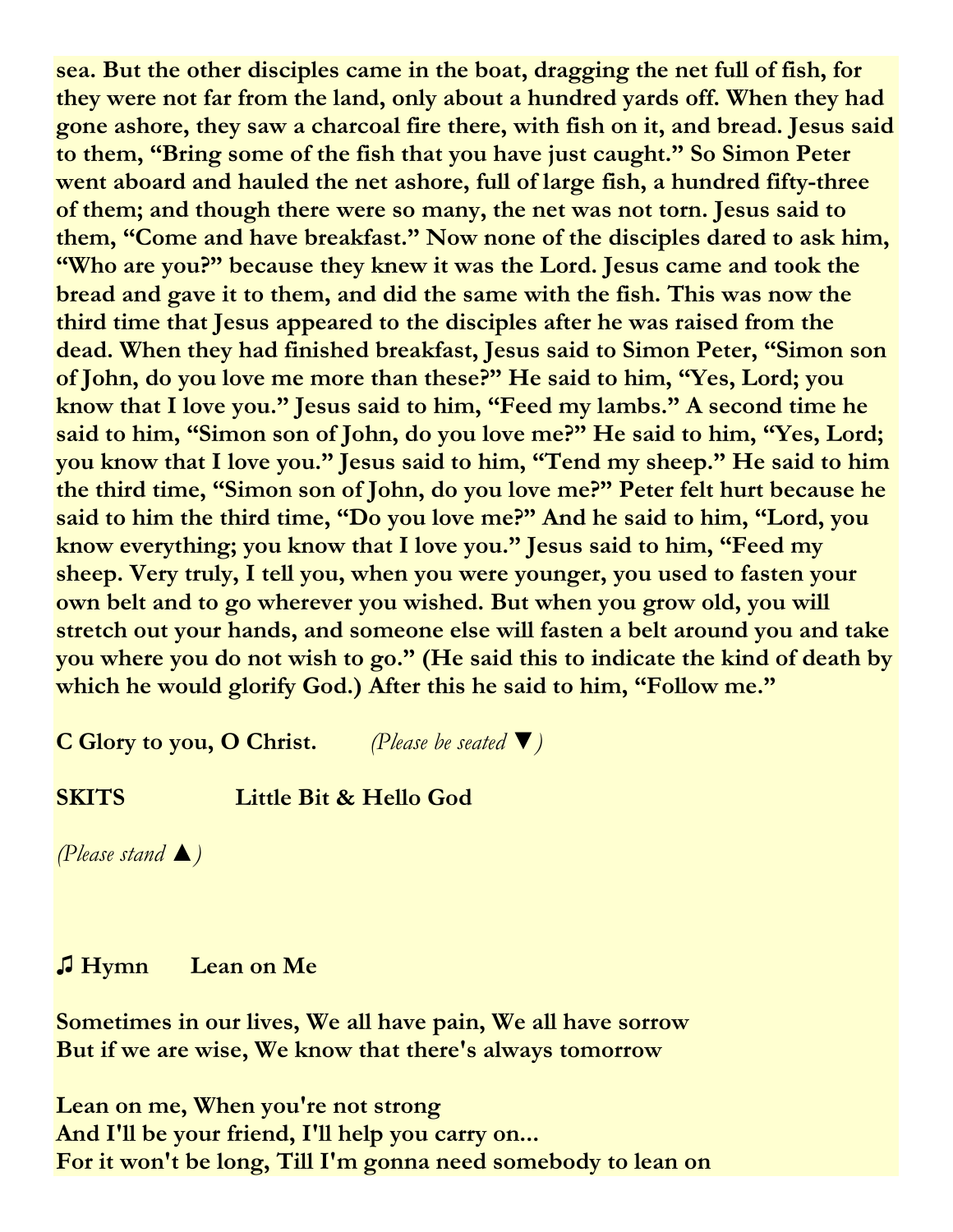**Please swallow your pride, If I have things you need to borrow For no one can fill, Those of your needs that you won't let show**

**You just call on me brother when you need a hand We all need somebody to lean on**

**I just might have a problem that you'll understand We all need somebody to lean on**

**Lean on me, When you're not strong And I'll be your friend, I'll help you carry on... For it won't be long, Till I'm gonna need somebody to lean on**

**You just call on me brother, When you need a hand We all need somebody to lean on**

**I just might have a problem that you'll understand We all need somebody to lean on**

**If there is a load you have to bear, That you can't carry I'm right up the road, I'll share your load If you just call me, Call me**

**If you need a friend (Call me) Call me (call me)**

**If you need a friend (Call me)**

**If you ever need a friend (Call me)**

**Call me**

# **AFFIRMATION OF FAITH**

A Let us confess our faith in the words of the Apostle's Creed.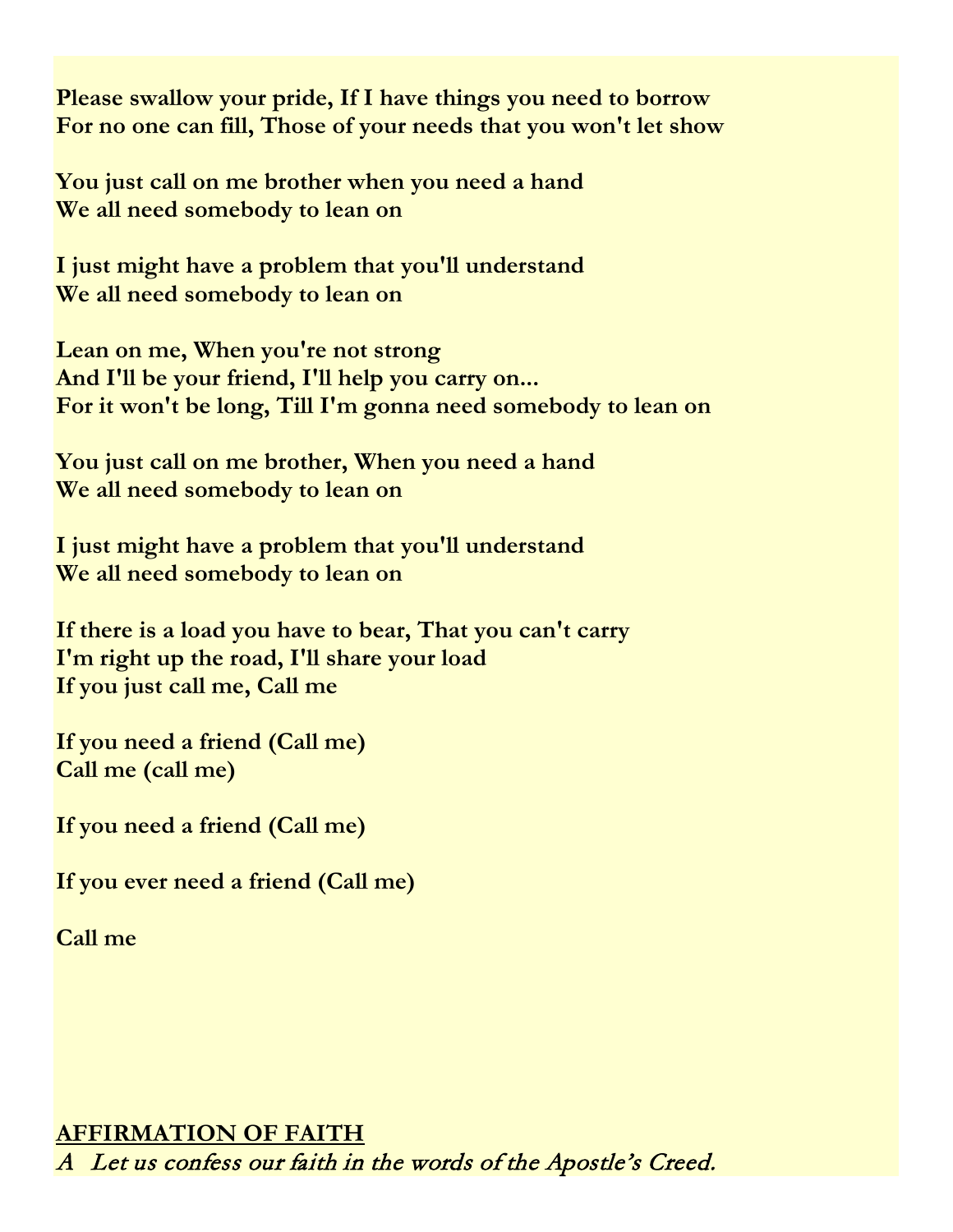**I believe in God, the Father Almighty, creator of heaven and earth. I believe in Jesus Christ, God's only Son, our Lord. He was conceived by the power of the Holy Spirit and born of the Virgin Mary. He suffered under Pontius Pilate, was crucified, died, and was buried. He descended into hell. On the third day he rose again. He ascended into heaven, and is seated at the right hand of the Father. He will come again to judge the living and the dead. I believe in the Holy Spirit, the holy catholic church, the communion of saints, the forgiveness of sins, the resurrection of the body, and the life everlasting. Amen.**

**Prayers of Intercession**

**A Set free from captivity to sin and death, we pray to the God of resurrection for the church, people in need, and all of creation.**

*~ A brief silence ~*

- **A Holy One of new beginnings, fill us with new life. Send us into the world as you sent your apostles Philip and James, to invite people to come and see your wondrous acts in Christ. God, in your mercy,**
- **C hear our prayer.**
- **A Accompany laborers who get little rest from their work. Give them hope when they struggle to produce what they need. Give all who labor fair treatment and just wages. God, in your mercy,**
- **C hear our prayer.**
- **A Restore all people who cry to you for help especially Paula, Darcy, Mark, Faith, Keith, Luke, Lorraine, Shanda, Janet, Susan & Matt, Cashton, Mason, Viola, Felicia, Cindy, Earl, Joy, Gayle, Maxine, Nebraskan Forest Fires & all those in our hearts. Turn their mourning into dancing, clothe them with joy, and put a testimony of healing and praise on their lips. God, in your mercy,**
- **C hear our prayer.**
- **P In your mercy, O God, respond to these prayers, and renew us by your life giving Spirit; through Jesus Christ, our Savior.**
- **C Amen.**

 $\sim$   $\sim$   $\sim$ **P The peace of Christ be with you always. C and also with you.**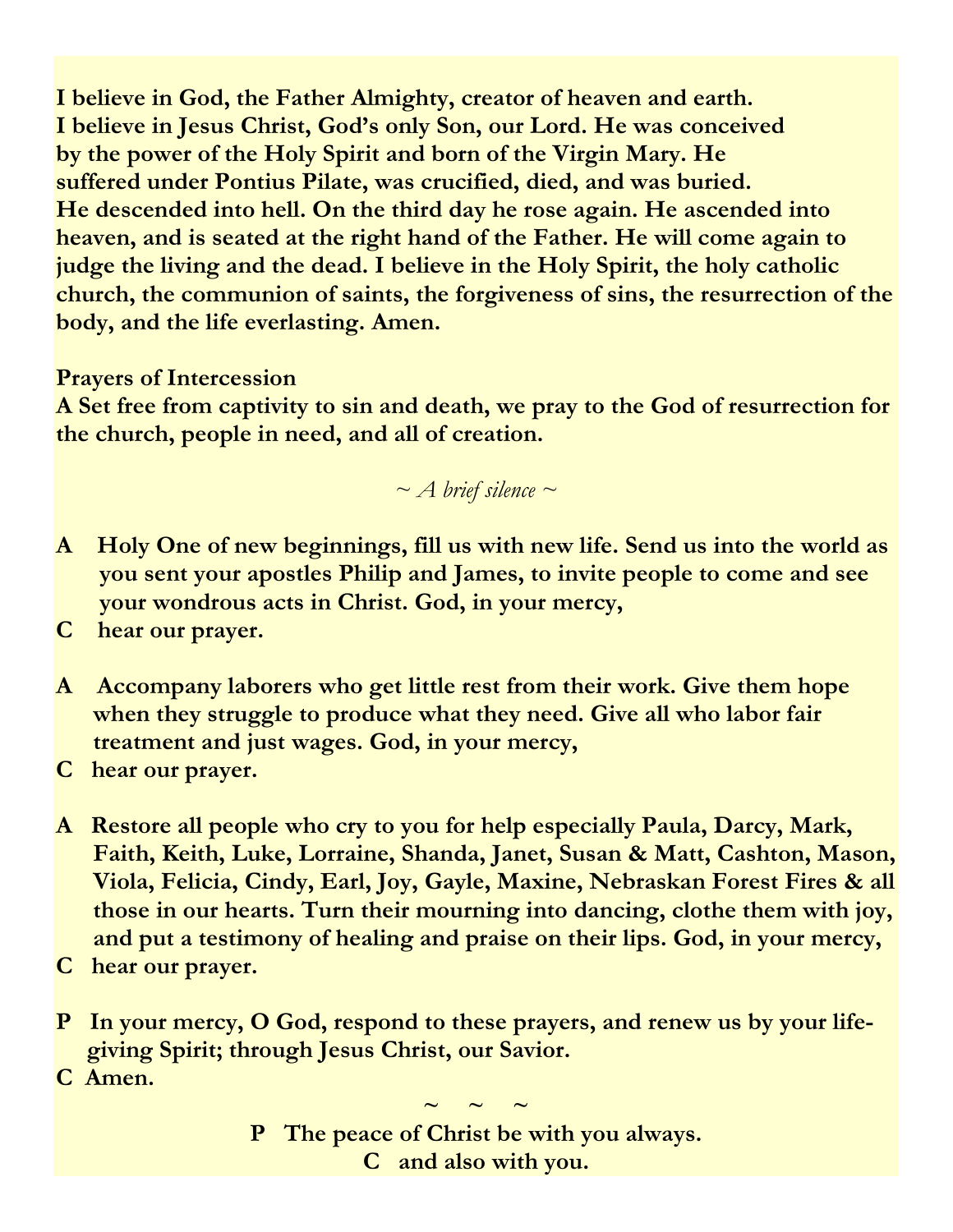**~Sharing of the Peace~**

 $\sim$   $\sim$   $\sim$ 

**~Sharing of Tithes and Offerings~**

*(Please stand▲)* 

# **♫** THE OFFERTORY *Let The Vineyards Be Fruitful ELW #182*

**♫ Let the vineyards be fruitful, Lord, and fill to the brim our cup of blessing. Gather a harvest from the seeds that were sown, that we may be fed with the bread of life. Gather the hopes and the dreams of all; unite them with the prayers we offer now. Grace our table with your presence, and give us a foretaste of the feast to come.**

**Offering Prayer**

- **A Living God, you gather the wolf and the lamb to feed together in your peaceable reign, and you welcome us all at your table. Reach out to us through this meal, and show us your wounded and risen body, that we may be nourished and believe in Jesus Christ, our Savior and Lord.**
- **C Amen.**

# **The Great Thanksgiving**<br>**C** And also with you.

- **P** The Lord be with you.
	-
- **P** Lift up your hearts! C We lift them to the Lord.
- **P Let us give thanks to the Lord our God.**
- **C It is right to give God thanks and praise**
- **P Let us praise his name and join their unending hymn**

# **♫♫♫♫♫**ELW page # 144

**Holy, Holy, Holy Lord, God of Pow'r and might: Heaven and earth are full of your glory. Hosanna. Hosanna. Hosanna in the highest. Blessed is he who**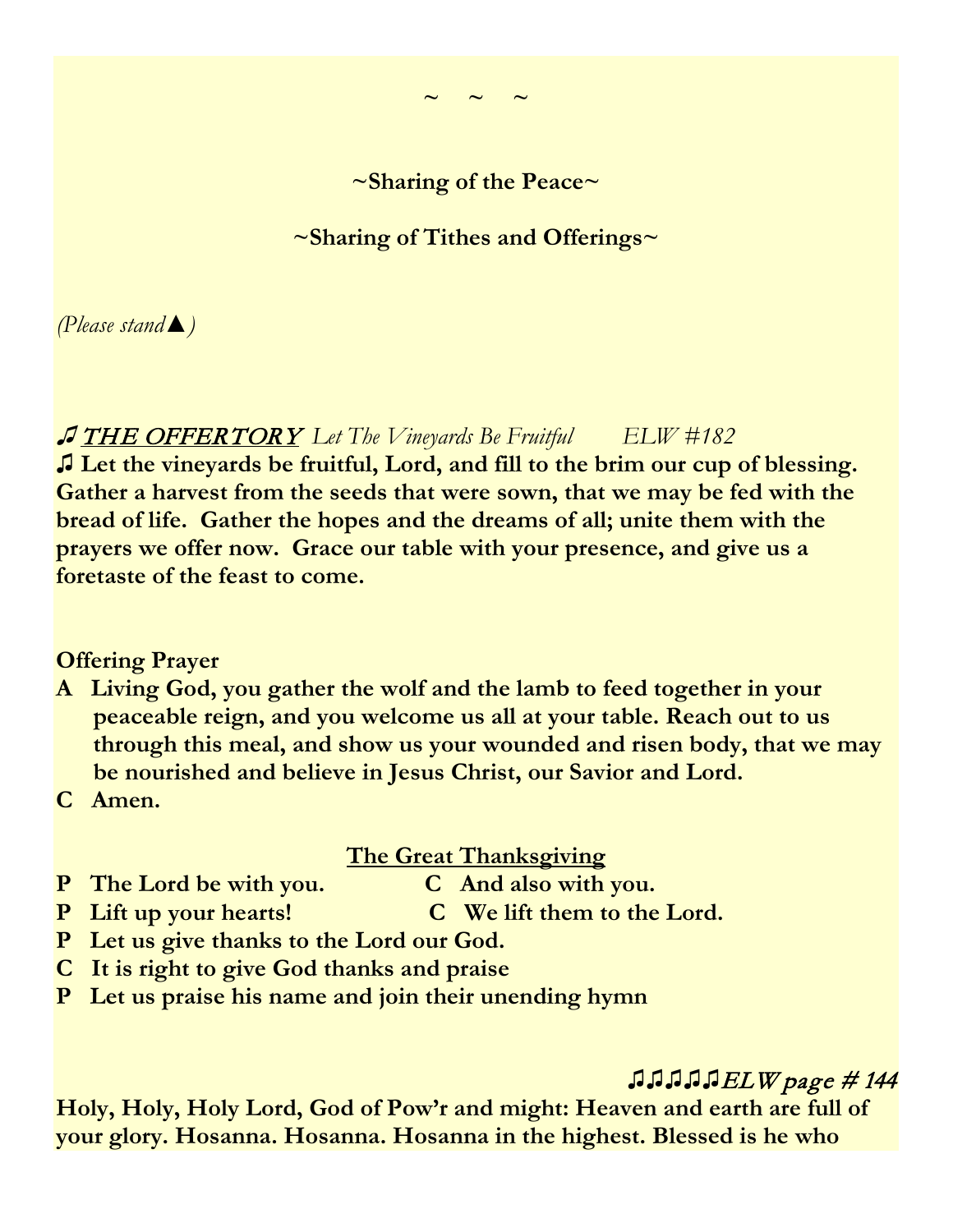**comes in the name of the Lord. Hosanna in the highest.**

# **Eucharistic Prayer**

# **THE LORD'S PRAYER** *Spoken*

**Our Father who art in Heaven, hallowed be thy name. Thy kingdom come, thy will be done on earth as it is in Heaven. Give us this day our daily bread, and forgive us our trespasses as we forgive those who trespass against us. And lead us not into temptation but deliver us from evil; for thine is the kingdom, and the power, and the glory forever and ever! Amen.**

#### **Invitation to Communion**

**P The risen Christ dwells with us here. All who are hungry, all who are thirsty, come.**

*All who believe that Christ is truly present in the bread and the cup, to forgive sin and to strengthen us for daily life, are welcome at and invited to God's Table to receive Holy Communion. If you are unable to come forward, communion can be brought to you.*

**♫ Communion Instrumental** 

*(Please stand ▲)*

# **TABLE BLESSING**

**P May the body and blood of our Lord Jesus Christ strengthen you and keep you in his grace.** 

**C Amen.**

# **POST-COMMUNION CANTICLE** ELW #204

**♫ Thank the Lord and sing his praise; tell ev'ryone what he has done. Let all who seek the Lord rejoice and proudly bear his name. He recalls his promises and leads his people forth in joy with shouts of thanksgiving. Alleluia. Alleluia.**

# **Prayer after Communion**

- **A We give you thanks, generous God, for in this bread and cup we have tasted the new heaven and earth where hunger and thirst are no more. Send us from this table as witnesses to the resurrection, that through our lives, all may know life in Jesus' name.**
- **C Amen.**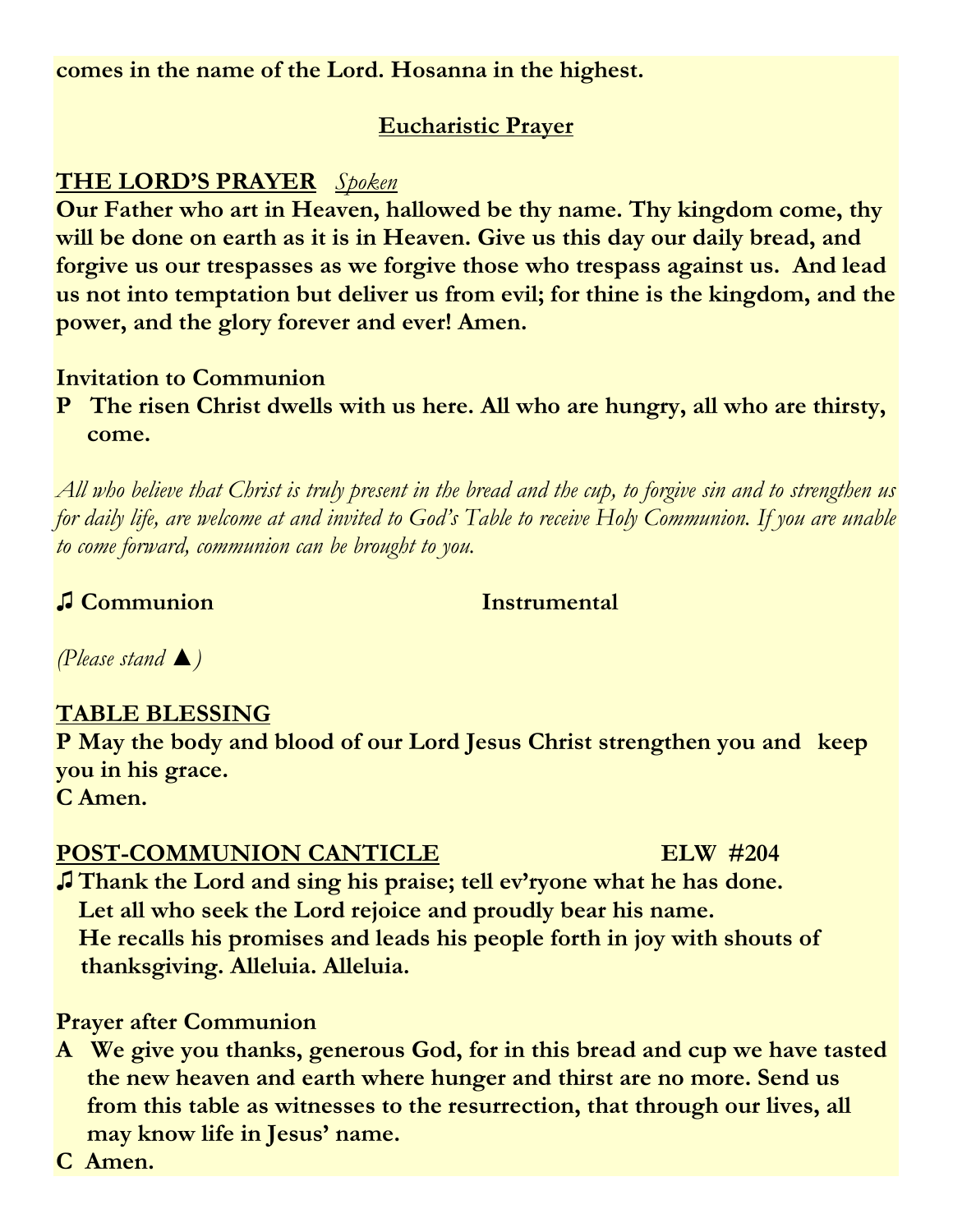**BLESSING: Auf Wierdersehen** *(sung to the tune of Edelweiss)* **May the Lord, mighty God, bless and keep you forever. Grant you peace, perfect peace, strength in every endeavor. Lift up your eyes and see His face, and His grace forever. May the Lord, mighty God, bless and keep you forever.** *(Repeat)*

**Benediction May God bless you and keep you May God's face shine upon you May God always be with you And give you peace.**

**Dismissal**

- **A Alleluia! Christ is risen.**
- **C Christ is risen indeed. Alleluia!**
- **A Go in peace. Tell what God has done.**
- **C Thanks be to God.**

#### **Birthdays & Anniversaries May 1st Mary Lou Kolls 4th Madison Kastning 16!!!**

#### **Looking Forward: Please be sure to mark your calendars!!**

| Sun May 1st    | <b>Youth Sunday</b>                             |
|----------------|-------------------------------------------------|
| Wed May 4th    | Bible Study @ 3:00pm <i>Last one until fall</i> |
| Fri May 6th    | <b>Celebrating Seniors @ 9am BYO Lunch</b>      |
| Sat May 14th   | <b>Book Club @ 10am</b>                         |
| Mon May 16th   | <b>Council Meeting @ 6:30pm</b>                 |
| Thurs May 26th | Men's Club at Angelo's @ 6:00pm                 |